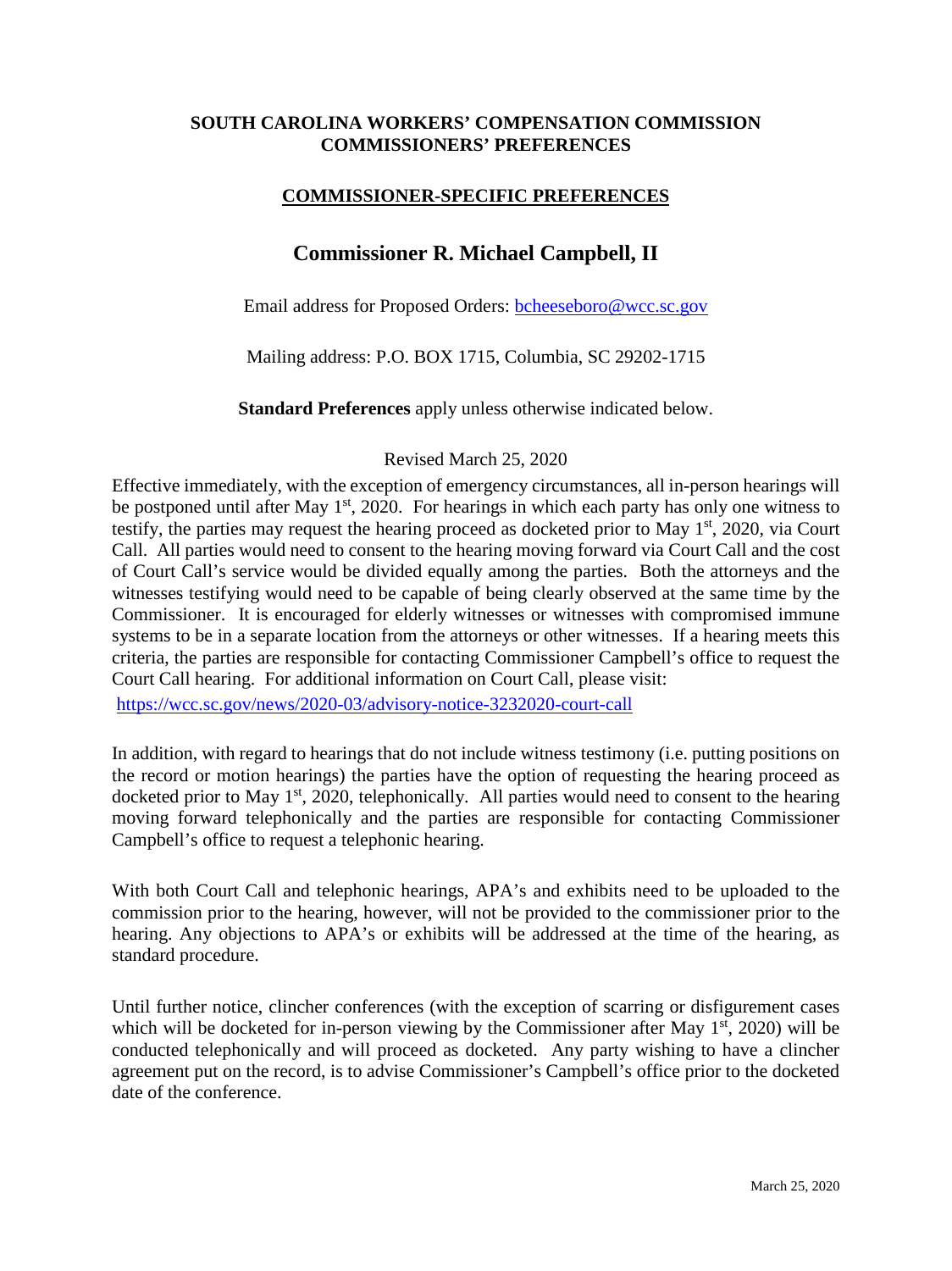In the event of the need for an emergency in-person hearing, the parties are to notify Commissioner Campbell's office as soon as possible and those requests' will be addressed on a case-by-case basis.

\*Preferences # 1 and # 3 below only pertain to in-person hearings and are therefore suspended until after May  $1<sup>st</sup>$ , 2020. All other preferences remain in effect.

- 1. A work copy of the APAs are to be bound (i.e., binder clip, notebook, etc.) and submitted at the hearing.
- 2. For hearings involving specific legal issues (laches, notice, jurisdiction, statute of limitations, etc.), please provide a brief summary of the case law and pertinent facts supporting your client's position. This brief should be no longer than three (3) pages in length, unless the case involves novel issues or a complex set of facts and legal issues. You will be allowed to present this brief, pertaining solely to the legal issues at the hearing.
- 3. Depending on the circumstances, I may allow duly subpoenaed and listed expert witnesses to testify at the hearing, although I prefer the deposition or submission of the experts. Decisions on whether the record will be left open will be made on a case-bycase basis, and will be determined at the pre-hearing conference or after the hearing. It is helpful to have potential dates already scheduled (i.e. – depositions, doctor's evaluations, etc.) when requesting that the record be left open.
- 4. Prior to the date of the clincher conference, please send the AA a copy of the treating doctor's last several office notes, as well as any operative notes. Also, please have available at the hearing the rating equivalent of the amount the Claimant is being offered. Clincher Conferences are scheduled five (5) to ten (10) minutes. Please negotiate and discuss settlement with the Claimant prior to the scheduled conference. It is helpful to have a copy of the clincher agreement submitted to the Commissioner's office at least a week prior to the conference.
- 5. Please have a conversion of the specific body part, if necessary (i.e. upper extremity to shoulder).
- 6. Absent a detailed estimate and analysis of additional medical treatment and costs for removal of retained hardware, I will not approve clincher settlements that do not include lifetime maintenance for hardware.
- 7. For fee petitions, in the event an attorney fee is \$50,000 or greater, please complete and submit a Form 61A or the equivalent.
- 8. Unless otherwise specified, please submit the proposed Order within forty-five (45) days.
- 9. Please forward a copy of the proposed Order to opposing counsel one (1) week before forwarding to my office. Please note in your cover letter whether opposing counsel agrees that the Order accurately reflects my ruling, does not agree the Order accurately reflects my ruling, or failed to respond regarding the order.
- 10. Video surveillance tapes should be reviewed and exchanged by the parties prior to the hearing.
- 11. Please do not copy Commissioner Campbell on emails pertaining to cases (settlements, postponements, etc.); Please notify his administrative assistant via email of any settlements (i.e., clinchers, 16s, consent orders, withdraw of 50, withdraw of 21,